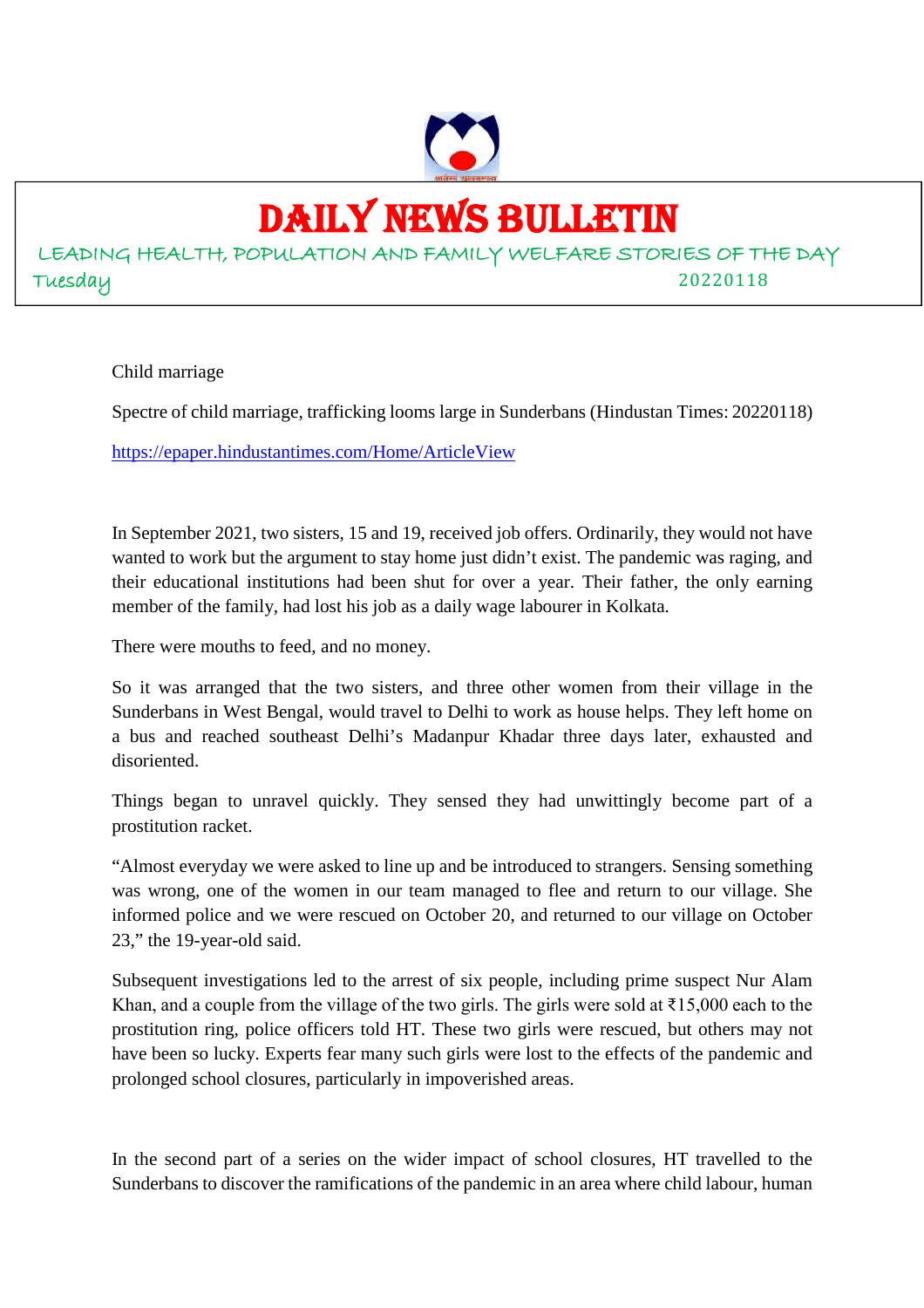trafficking and child marriages have long dominated the discourse. Any gains made over the past decade may have been wiped out by the pandemic, and two cyclones.

"The Sunderbans and south Bengal have always been an area of concern when it comes to trafficking and child marriages," said Rishi Kant of non-profit Shakti Vahini, a member of the team that rescued the two sisters. "With schools closed during the pandemic, people losing their jobs and the delta being hit by two cyclones – Amphan in May 2020 and Yaas in May 2021 – children have become more vulnerable."

Vulnerability in the Sunderbans

Located on the southern tip of West Bengal where the Ganga meets the Bay of Bengal, the Sunderbans delta comprises 102 islands, of which 54 have human habitations and the rest are forest hunting grounds of Bengal tiger.

Most of the 4.5 million people that call the Sunderbans home make a living from farming, fishing, collecting forest honey or catching crabs and prawns. With no prospects of regular employment, many are now leaving for work, travelling to cities such as Kolkata, but also states as far away as Kerala, Andhra Pradesh, Delhi, Gujarat and Maharashtra.

When the pandemic struck, even this tenuous system was broken. As the government invoked a lockdown in March 2020, millions of migrants took to India's roads, walking, climbing atop buses and trains, desperate for the solace of home, their places of work no longer able to sustain them.

Around 100,000 migrants returned to the Sunderbans in 2020, according to Bankim Chandra Hazra, Sunderban affairs minister of West Bengal.

Mosiar Sardar, a class 12 student at a madrassa in Canning, was one among the many whose life changed in a matter of months. His father, Rezaul Sardar, used to work as a daily wage labourer in Kolkata's Metiabruz. In June 2020, he returned home, only to return to work in December 2021. In that time, Sardar went from class 12 student to an auto-rickshaw driver. "If I don't work, my family will starve. I hope to appear for the board exams in 2022, but am unsure if I will be able to," said Sardar.

#### No time for learning

His family used up their savings and borrowed some more from a relative to buy the autorickshaw for ₹1.28 lakh in October 2020. It now earns them between ₹300 and ₹400 a day. Sardar works 12 hours a day, ferrying passengers from Canning railway station to Godhkhali. There is simply no time for school.

Schools in West Bengal shut down in March 2020, and were reopened for classes IX to XII in February 2021. Classes continued for around two months before they were again closed in April 2021. Schools reopened in November 2021 after the second wave subsided, but had to be shut down again from January 3 because of the third wave.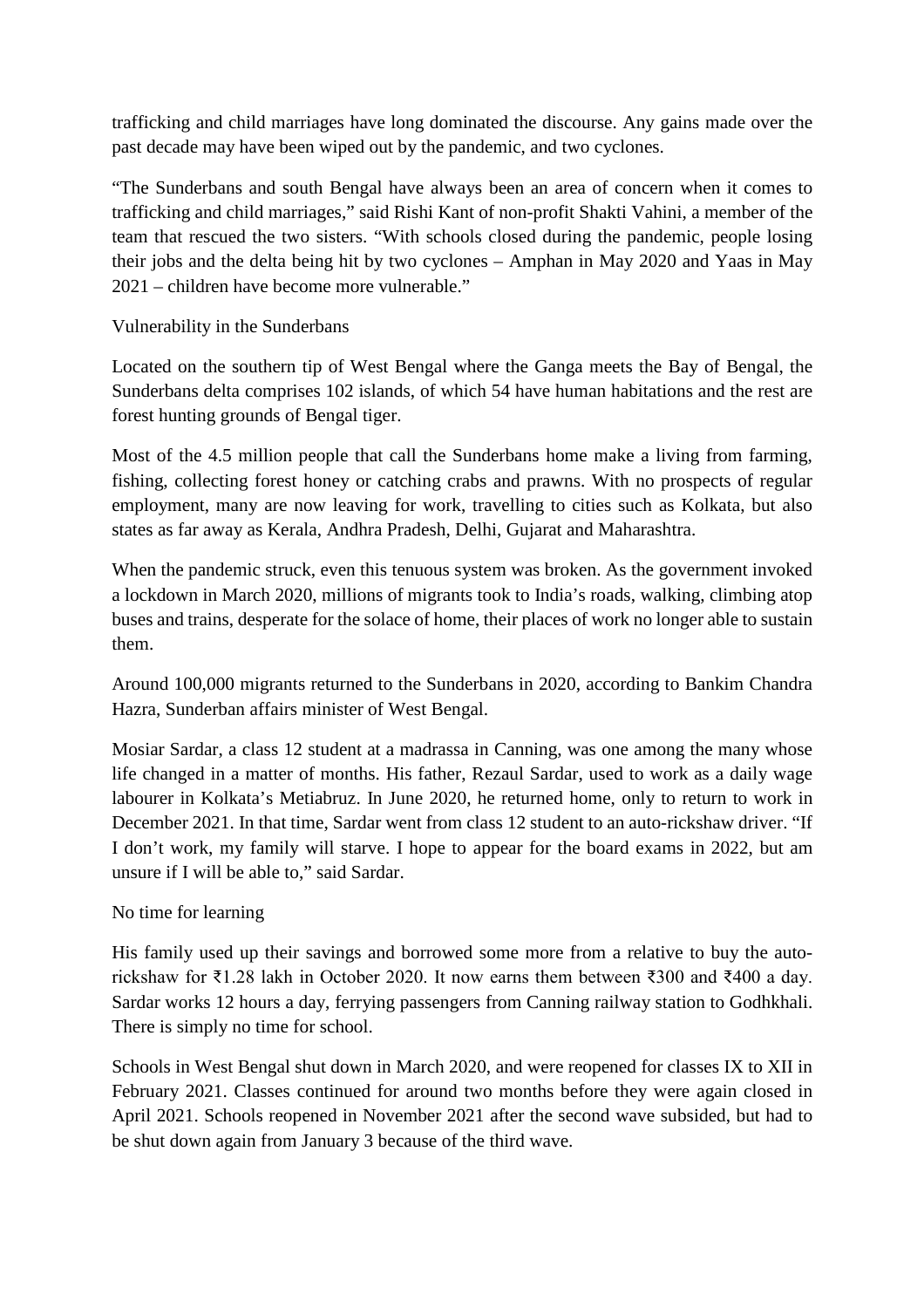Chiranjib Mondol, a teacher at the Shantigachi High School at Lahirpur on Satjelia Island, said classes for students of Class 9 to 12 started in the middle of November. "But some of our students have not attended since then. Only around 15-20 out of 44 boys in Class 9 are coming to school," Mondol said. "The attendance of girls is more than that of boys, with around 25-30 of 35 coming to school everyday... Some have gone to work in other states along with their parents, who are migrant labourers."

A survey in just two villages in 2021 by another teacher in Satjelia, who did not wish to be named, which was part of the Sarva Shiksha Abhiyan to identify school drop outs, revealed that of 224 girls surveyed, at least seven were married during the pandemic, and at least four boys left for other states to work.

"During the lockdown, very little news was filtering in," said Nihar Ranjan Raptan, founder secretary of Goranbose Gram Bikash Kendra, a NGO. "Now, a grim picture is emerging."

#### Child marriages rise

The school closures in the Sunderbans also brought to a grinding halt an inbuilt mechanism that kept a check on child marriages and truancy: the Kanyashree clubs. These clubs are essentially information networks developed by each school across the state, particularly in the Sunderbans, where the students act as eyes and ears of school authorities, keeping an eye out for child marriages.

The clubs are a part of the Kanyashree programme, a state government scheme launched in 2013 by the Mamata Banerjee government. Under the scheme, a girl student gets around ₹1,000 per year and ₹25,000 once she turns 18, if she is unmarried and studying in school. She gets another ₹25,000 for her marriage if she is over 18 years under the Rupashree scheme. If she is unmarried and continues with postgraduate studies, she gets another  $\overline{2}25,000$  under the Kanyashree III scheme. Across the state, there are 7.4 million girls enrolled under the Kanyashree programme.

"This huge (Kanyashree) network helps us keep a tab on students. From this network we found out that at least three students were not in the village," said Rocky Das, a teacher Rangabelia High School. "We contacted their families and found out that they have gone to Andhra Pradesh and Andaman and Nicobar Islands to work." If schools like the Rangbelia High School, which has around 1,130 students in Gosaba, managed to keep the clubs alive, for most others, the connection between students and teachers was lost. In academic year 2020-21, when the pandemic was raging and reports of child marriages were doing the rounds, in just one school in Gosaba, 22 applications under the Kanyashree programme were rejected after the girl was found to be married. Between April and November 2021, there were 11 such rejections.

"When we get to know (about the child marriage), police are informed. But the parents are so poor that they beg us not to lodge a complaint as it would ruin the lives of both the boy and the girl. They are let off with a warning and an undertaking," said Sudeshna Roy, special consultant with the West Bengal Commission for the Protection of Child Rights.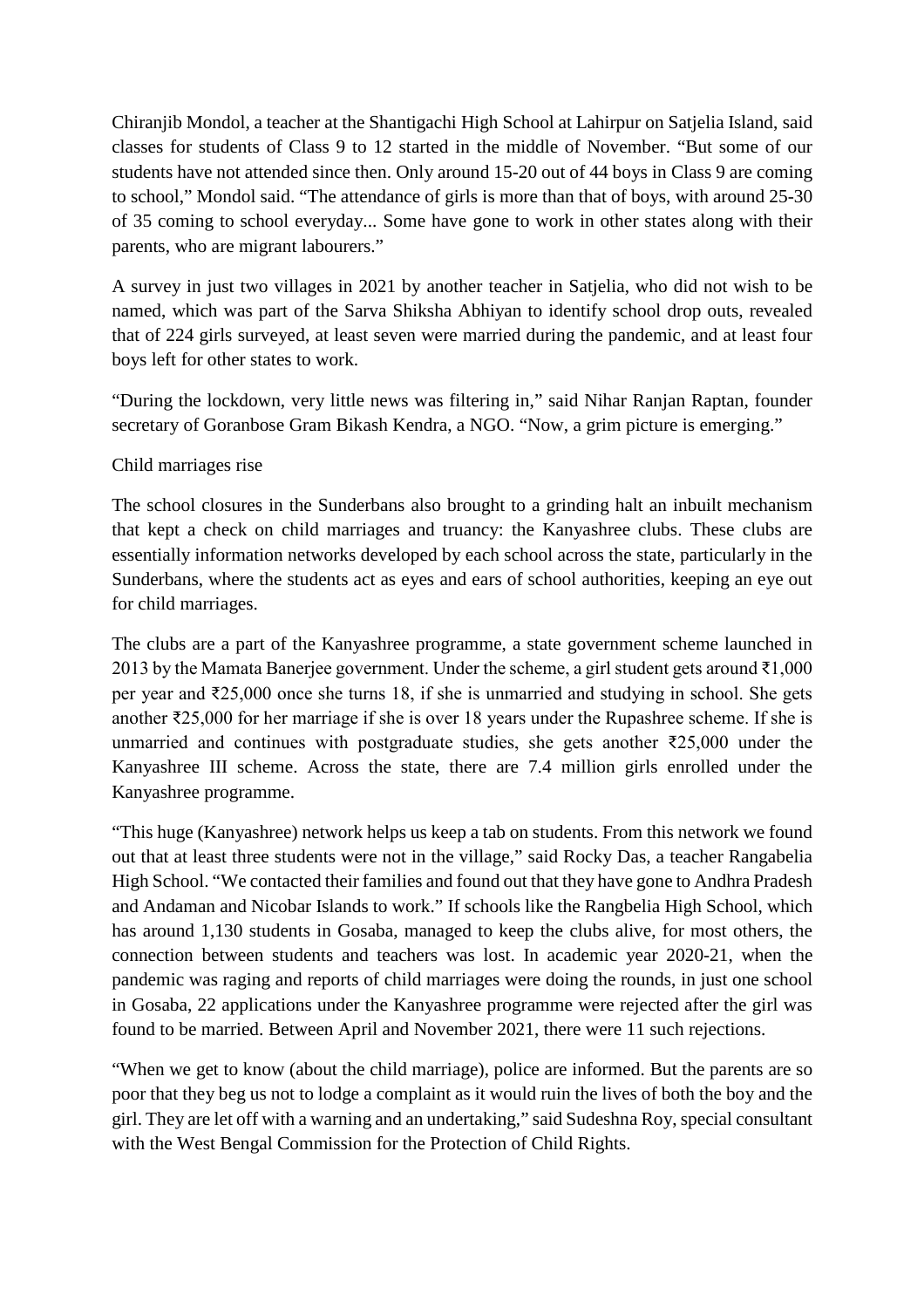Despite some advances made in the past decade, the girl child is still considered by many as a burden, Roy said. "Whenever there is a loss of income, the girl is married off even though she is yet to attain legal age. Sometimes she is sent off to work and often becomes a victim of trafficking."

A help desk introduced by the commission to receive calls on cases of child marriage in June 2020 received 169 calls from across the state, with a majority coming from south Bengal and the Sunderbans.

#### Lost childhoods

Across the country, experts said school closures, economic losses and a cycle of debt for the poor precipitated by the pandemic meant more child trafficking and marriages. "The Bachpan Bachao Andolan (save childhood campaign) after a survey in April 2020 warned that such incidents would rise once the lockdown was relaxed. Between March 2020 and November 2021, we have rescued at least 11,044 children," said Dhananjay Tingal, executive director of the campaign. "Of these, around a thousand were rescued when they were in transit from one state to another."

Most of these cases were reported from states such as Telangana, UP, Andhra Pradesh, Delhi and Rajasthan. While boys were mostly brought from Bihar, Odisha and Chattisgarh, girls came from West Bengal, Jharkhand and Assam, said Tingal.

These dangers were acknowledged, even predicted by the Union home ministry when in an advisory in July 2020, it asked all states to set up new anti-human trafficking units and upgrade infrastructure of existing ones. In December 2020, the National Human Rights Commission of India also asked all state governments to set up a 24/7 helpline for tracking these cases, asking for special surveillance at railway stations, bus depots, airports, and routes to remote villages. "Trafficking thrives on human vulnerability," said Sunitha Krishnan of Prajwala, who has worked on these issues for decades and was awarded the Padma Shri in 2016. "The Covid-19 pandemic triggered the biggest ever migrant crisis in the country. The traffickers found this as one the best opportunities."

"I would say the rate of trafficking of women and girls shot up 100-fold during this time," she said. "During the lockdown, when the entire world was going inwards, trafficking went outwards. Traffickers found newer ways to trap people. It was not just the traditionally poor people who fell in trap, but even the new poor who fell victims. The potential targets increased. Online methods were increasingly used."

Speaking to HT, Sashi Panja, state minister for women and child development and social welfare said, "Covid-19 hit us only in early 2020. But child marriage, trafficking and child labour has always been a challenge for us, which the government is fighting along with social workers. We need to watch out for the students mostly in the upper primary section. There is no denying that incidents have taken place. Chances of trafficking could be limited because people were not moving out during Covid but child labour may have gone up."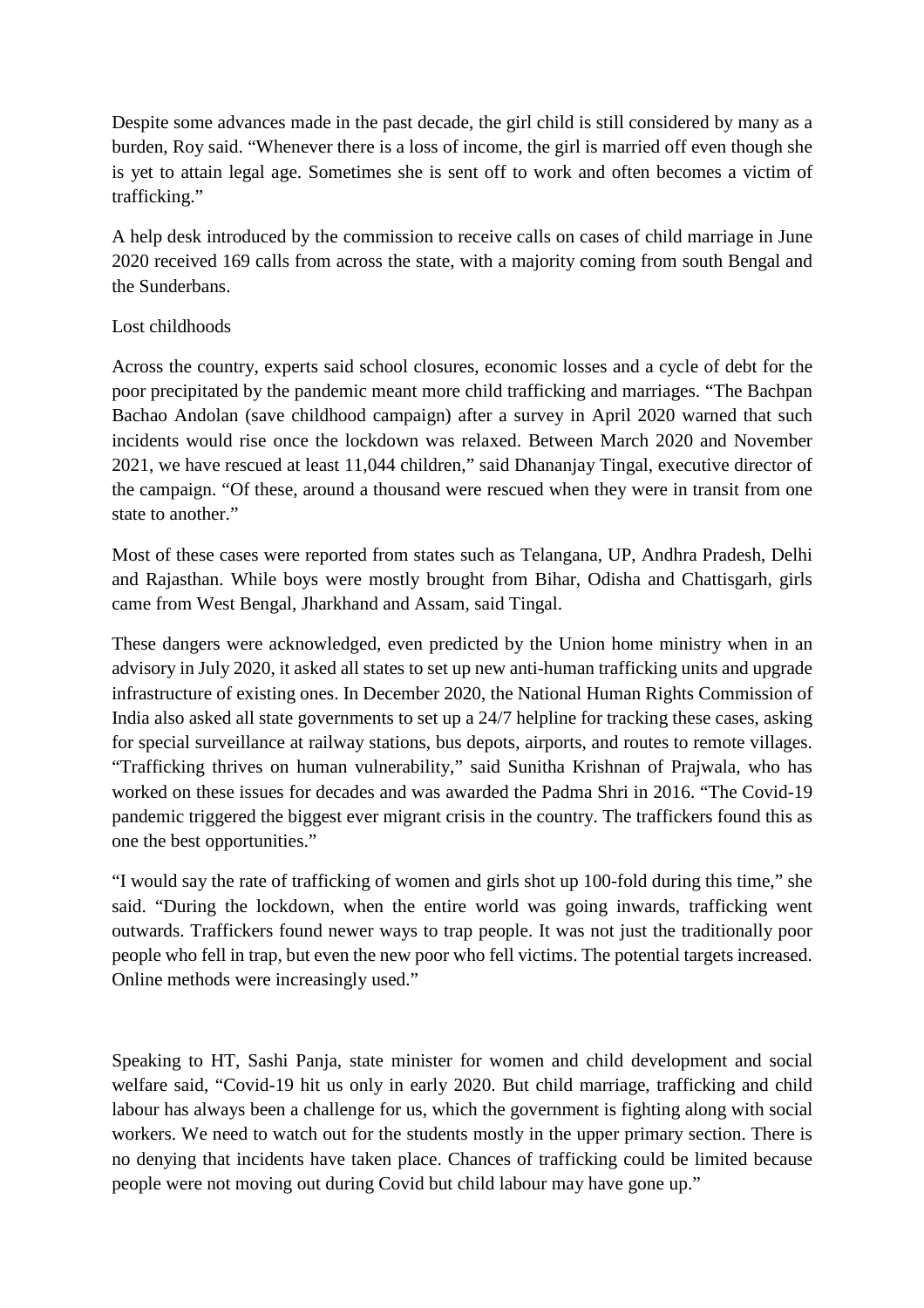Roy said education and awareness were the only ways forward. "Sex education and lifestyle education is also very important."

Back at the Sunderbans, Chiranjib Mondol can only think of one way where losses from the previous year can begin to be mitigated. "We need to open schools at the earliest," he said. "Once the academic processes, annual programs such as sports, midday meals start, I am sure we can return to some form of normalcy."

### **Covid victims**

## **Kin of 19k Covid victims in city got additional ₹50k as govt aid (Hindustan Times:20220118)**

https://epaper.hindustantimes.com/Home/ArticleView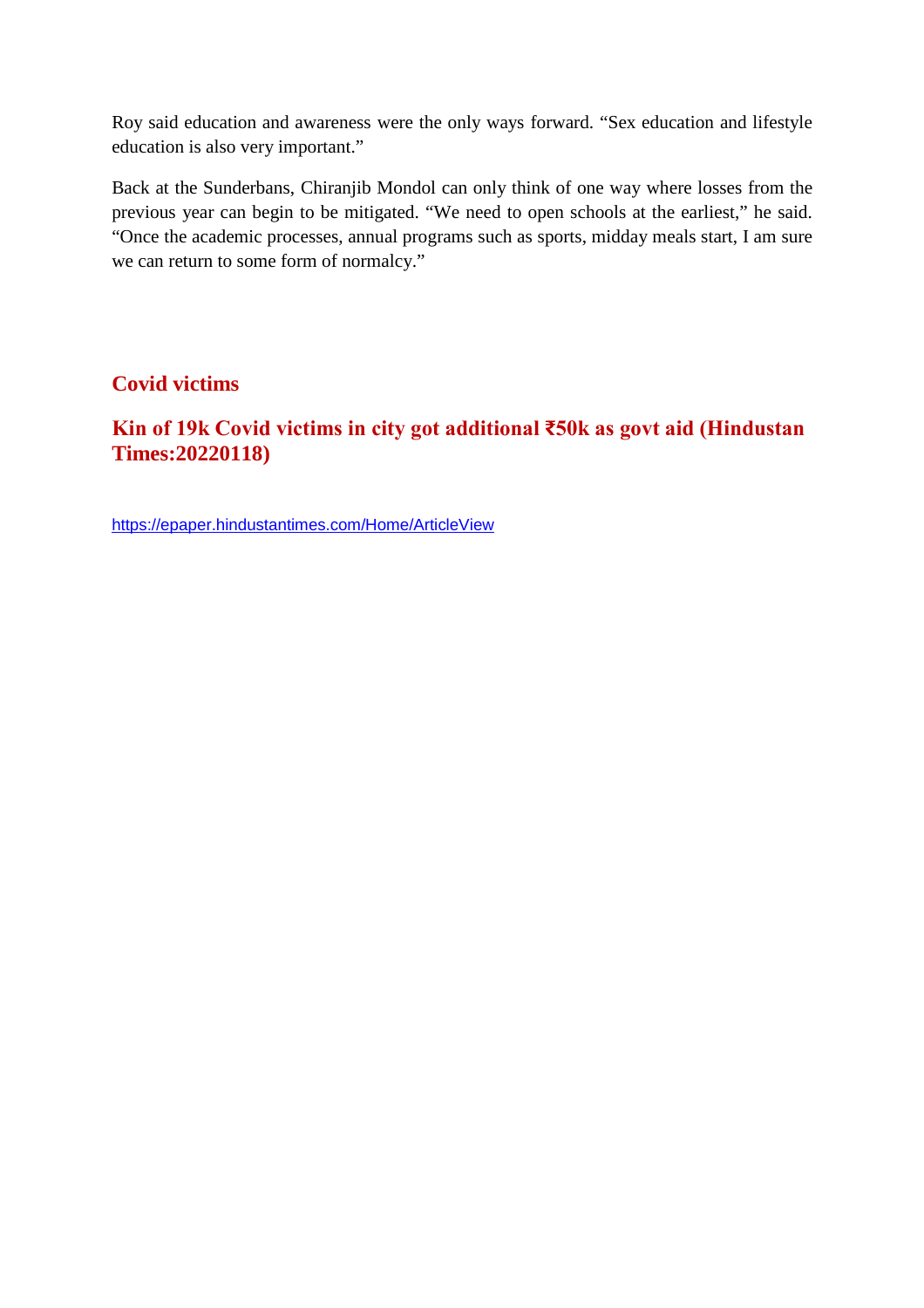

The Delhi government has paid an additional ₹93.8 crore to the kin of 18,766 Covid-19 victims as one-time ex-gratia payment, according to documents seen by HT.

Government officials confirmed that these 18,766 people who lost a family member to Covid-19 had already received ₹50,000 as ex gratia under the Mukhyamantri Covid-19 Pariwar Aarthik Sahayata Yojna, and have now also been given an additional ₹50,000 each under the Delhi Disaster Response Fund.

According to a Delhi Disaster Management Authority (DDMA) order for disbursal of compensation dated January 6 this year, over 20,000 people who lost a family member to Covid-19 and have already received ₹50,000 as ex gratia under the Mukhyamantri Covid-19 Pariwar Aarthik Sahayata Yojna, will now be given an additional ₹50,000 each under the Delhi Disaster Response Fund.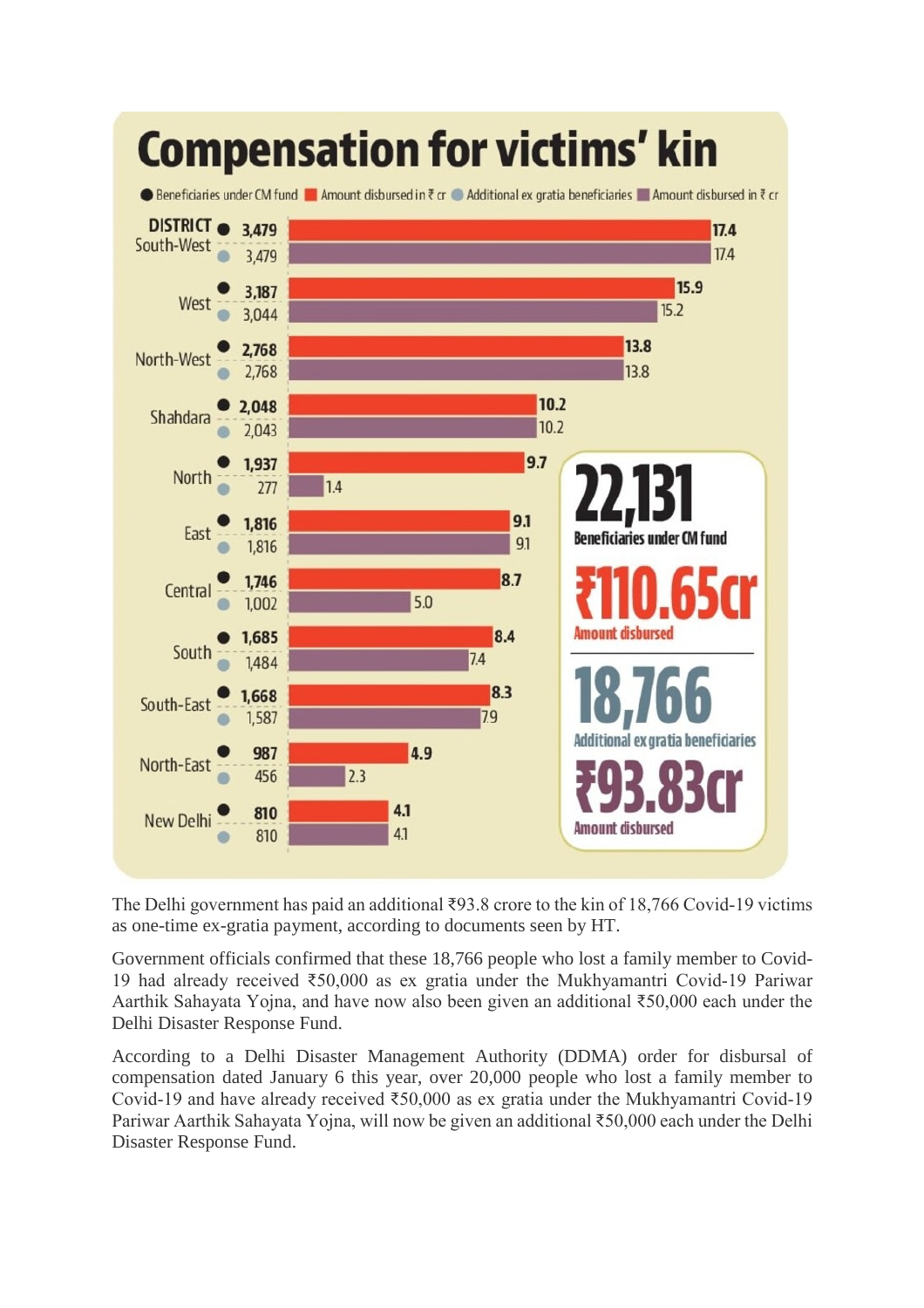A total of 22,131 people have so far received ₹50,000 as ex-gratia under the Mukhyamantri Covid-19 Pariwar Aarthik Sahayata Yojna, of whom 18,766 received an additional ₹50,000.

The highest number of applications has been sanctioned in the South West district (3,479), followed by West (3,044), North West (2,768), Shahdara (2,043) and lowest from North (277), according to the government documents.

So far, 25,387 people in the national capital have died of Covid-19 over the course of the pandemic since March 2020. A bulk of these deaths were recorded between April and May last year, when a fourth wave of infections ravaged the city, killing 13,100 people.

The chief ministers' relief scheme was launched in July last year after the fourth wave of infections. Chief minister Arvind Kejriwal had at the time said "a lot of families lost their breadwinners" during the surge. "There is no one to look after them now, which is why the Delhi government has come up with this scheme," he had said.

A DDMA official said the ex gratia amount will be released to the remaining eligible families without them having to submit an application, as the credentials and bank details of the beneficiaries who were provided with financial assistance were already verified.

The new scheme also allows any Delhi resident who loses a family member or has lost a family member to Covid and is yet to get the ex-gratia to submit an application.

A DDMA official, who asked not to be named, said all new claims will be settled within 30 days of submission of required documents and disbursed through Aadhaar-linked direct benefit transfer. "The Central government contributes 75% to the Delhi Disaster Response Fund and the Delhi government contributes 25%. It is a standing fund," the official said.

Now, Delhi has two Covid compensation schemes -- the chief minister's scheme and the other under Delhi Disaster Response Fund, each for a sum of ₹50,000.

Applicants can submit applications via https://edistrict.delhigovt.nic.in/. The district magistrate offices will also accept hard copies of applications from those who are unable to apply on the portal.

"Applicants who have not yet applied for the ex-gratia for Covid deaths are required to apply directly to the concerned district magistrate. The DDMA will release funds directly to the beneficiary in accordance with detailed guidelines about eligibility," a DDMA official said.

The guidelines state that deaths taking place within 30 days from the date of testing or from the date of being clinically determined as a Covid-19 case shall be treated as "death due to Covid-19", even if the death takes place outside the hospital or in-patient facility.

A family member of a person who died by suicide within 30 days of being diagnosed as Covid-19 positive shall also be entitled to avail the ex-gratia assistance. "People who have lost a family member during the current wave can also apply for the ex-gratia," said an official.

In June 2021, the Supreme Court directed the National Disaster Management Authority to recommend guidelines for ex-gratia assistance to the kin of those who lost their lives due to Covid-19. The order came in response to petitions seeking directions to the Central and state governments to provide ex-gratia compensation under the Disaster Management Act for Covid deaths.

In December, the Supreme Court sought information from the Delhi government and many other states on the progress of processing applications and releasing payments under the scheme.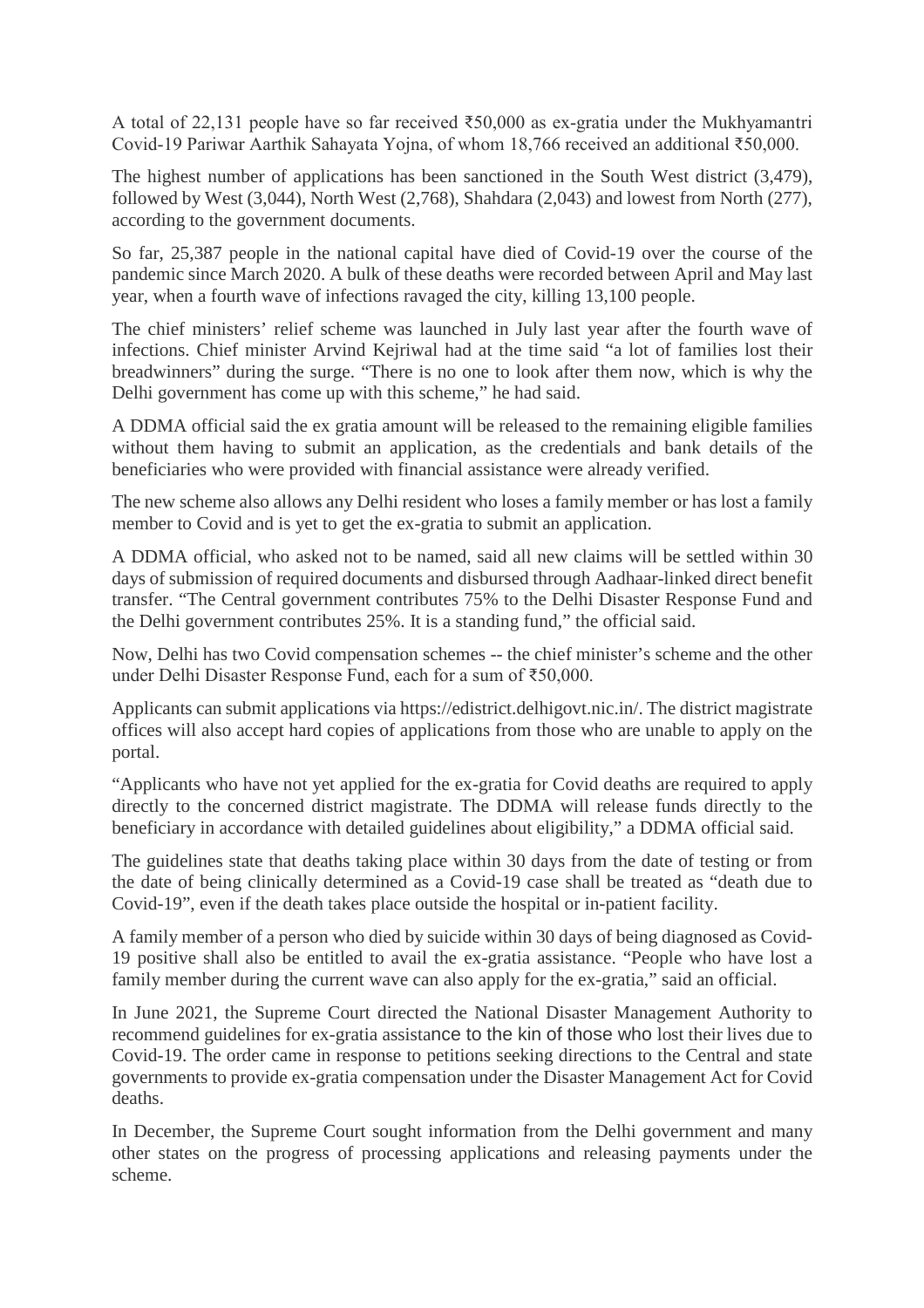#### **Pregnancy**

## **Covid-19: How long should women wait before planning pregnancy after recovery (The Indian Express:20220118)**

https://indianexpress.com/article/lifestyle/health/when-plan-pregnancy-covid-19-recoveryvaccination-7716314/

Experts opine that while vaccines are not full-proof prevention, they certainly reduce the possibilities of acquiring the infection, its severity and hence the complications.

pregnancy, planning a pregnancy in 30s, pregnancy in 30s versus pregnancy in 20s, reproductive health, healthy pregnancy, late pregnancy, indian express newsWhen is a good time to plan pregnancy after Covid-19? (Photo: Getty/Thinkstock)

Covid-19 affects every individual in a different way, and is seen to be more severe in people with co-morbidies along with pregnant women. Health authorities, including the Centers for Disease Control and Prevention (CDC), also put pregnant women under the "high-risk group for severe Covid-19 illness". As such, if you are planning pregnancy amid the pandemic, there are some important things women must take note of.

As per CDC, although the overall risks are low, people who are pregnant are at an increased risk for severe illness from Covid-19 when compared to women who are not. People who have Covid-19 during pregnancy are also at increased risk for preterm birth (delivering the baby earlier than 37 weeks), stillbirth, and might also be at increased risk for other pregnancy complications.

Also on pregnancy |Covid-19 vaccine and pregnancy: Expectant mothers now eligible for the jab

According to CDC, having certain underlying medical conditions, and other factors, including age, can further increase the risk for developing severe Covid-19 illness during or after pregnancy (for at least 42 days following end of pregnancy).

So, given the risks, how long should women wait for before trying to get pregnant?

Stressing that there are "no specific guidelines" for planning pregnancy after Covid-19, Dr Akta Bajaj, senior consultant and head- obstetrics and gynaecology, Ujala Cygnus Group of Hospitals said, "Usually, it is recommended that 10 days after recovery is a good time, but with inherent precautions."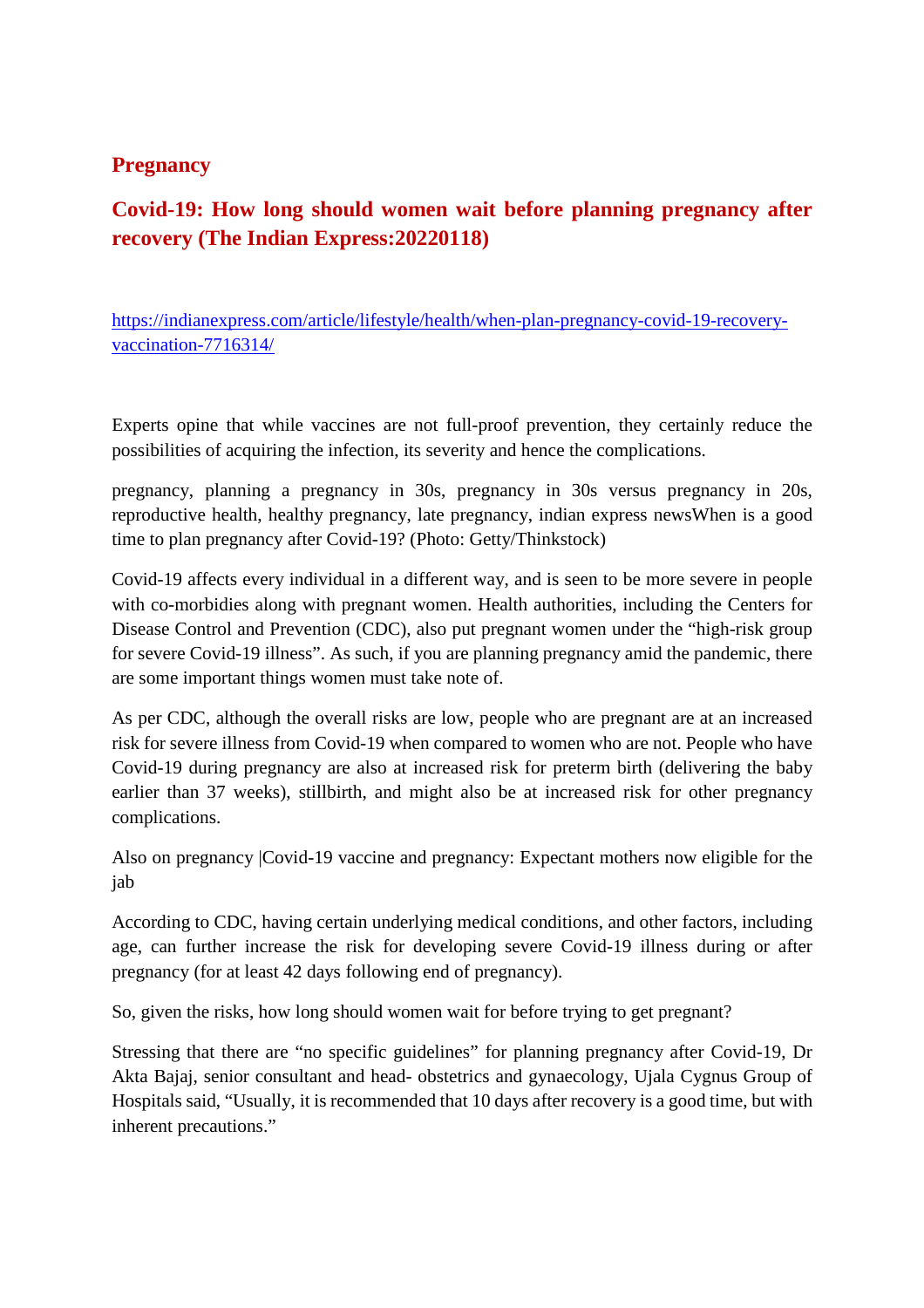These precautions include prioritising taking both the vaccine doses, waiting for subsequent ovulation, and then planning pregnancy.

"No long-term consequences of the infection linger in the body, so unlikely that it will affect pregnancy, chances of getting pregnant, or a woman's health," said Dr Ritu Sethi, senior consultant, gynecologist, Cloud Nine Hospital, Gurugram and Apex Clinic, Gurugram, who added that women can "plan pregnancy two weeks after the symptoms subside".

menstrual cycle and covid-19, covid 19 infection and periods, does periods affected by menstrual cycle, menstrual cycle delay, tips to stress less, stress and periods, pandemic stress, does periods delay menstruation, indianexpress.com, indianexpress, It is important to get vaccinated before planning pregnancy (Source: Getty Images/Thinkstock)

However, Dr Surabhi Siddhartha, consultant obstetrician and gynaecologist, Motherhood Hospital Kharghar said that a patient should wait "minimum eight weeks" post infection. "For any infection to subside and good antibodies to develop, it takes minimum six to eight weeks. Since pregnancy also is demanding for a woman's body, it is important that she feels healthy," said Dr Siddhartha.

What happens when the pregnancy is confirmed along with Covid infection?

"If your pregnancy is positive along with Covid infection, there is nothing to worry about if the symptoms are mild and one is not prescribed a lot of medication," said Siddhartha.

When is a right and safe time to conceive?

As per United Kingdom's Royal College of Obstetricians and Gynaecologists, "becoming pregnant during the Covid-19 pandemic is a matter of personal choice". Getting vaccinated before pregnancy will help prevent Covid-19 infection and its serious consequences, it states.

Agreed Dr Sethi and said when "this pandemic will end is anyone's guess". "So once a patient has recovered from her symptoms, she can plan her pregnancy," asserted Dr Sethi.

Even as per CDC, Covid-19 vaccination is recommended for people who are pregnant, breastfeeding, trying to get pregnant now, or might become pregnant in the future. In addition, everyone who is eligible, including those who are pregnant, breastfeeding, trying to get pregnant now, or might become pregnant in the future, should get a booster shot.

Does vaccine affect fertility or the foetus?

Addressing such concerns, Hopkinsmedicine.org stated that women actively trying to conceive may be vaccinated with the Covid-19 vaccines — there is no reason to delay pregnancy after completing the vaccine series.

Also on pregnancy |Covid-19 during pregnancy linked with higher risk of preterm birth: Lancet study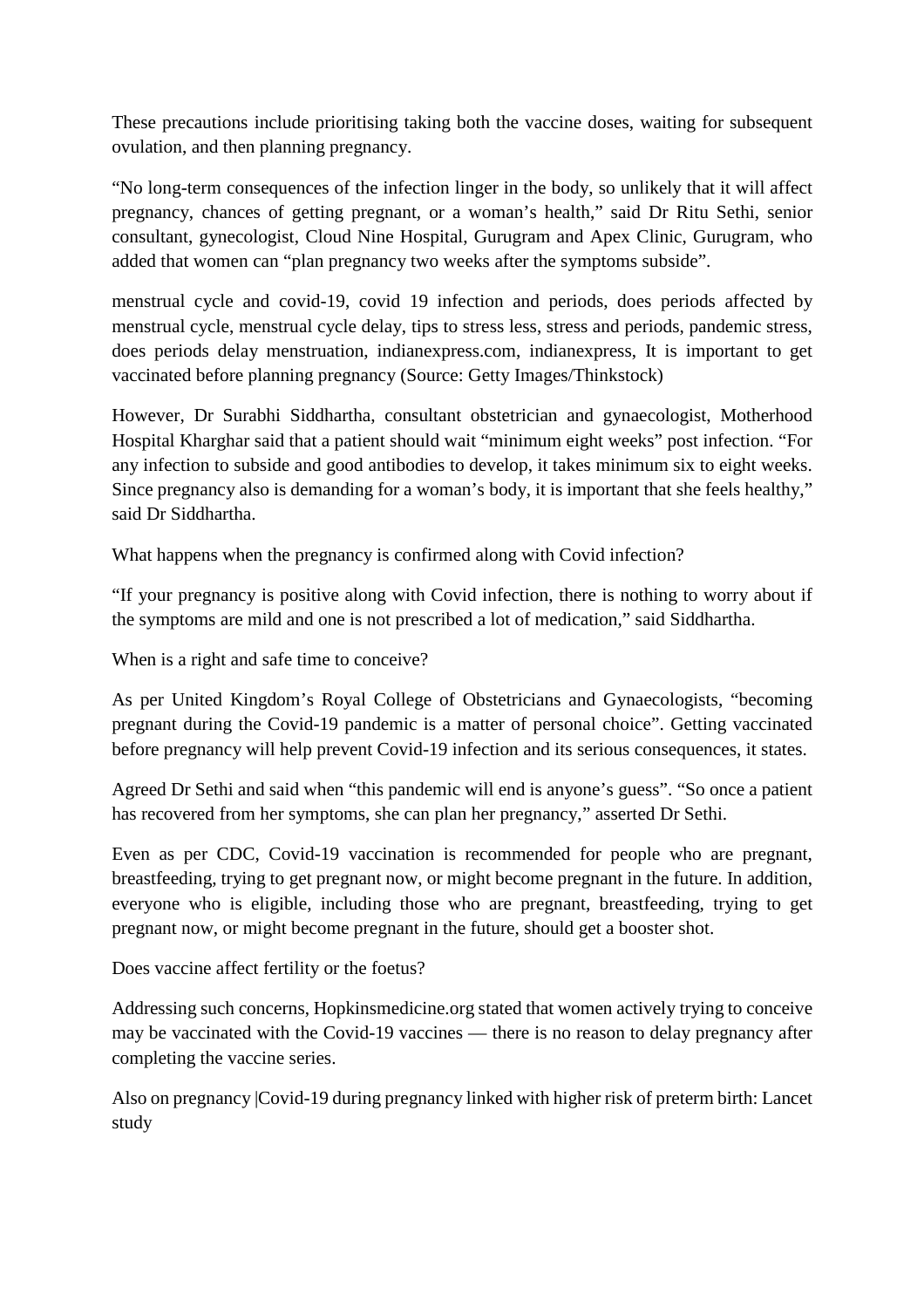As per the website, confusion around this issue arose when a false report surfaced on social media, saying that the spike protein on the coronavirus was the same as another spike protein called syncitin-1 that is involved in the growth and attachment of the placenta during pregnancy.

'The false report said that getting the Covid-19 vaccine would cause a woman's body to fight this different spike protein and affect her fertility. The two spike proteins are completely different, and getting the Covid-19 vaccine will not affect the fertility of women who are seeking to become pregnant, including through in vitro fertilisation methods. During the Pfizer vaccine tests, 23 women volunteers involved in the study became pregnant, and the only one in the trial who suffered a pregnancy loss had not received the actual vaccine, but a placebo.'

Also on Long Covid |Long Covid symptoms? Count on these expert tips

Experts opine that while vaccines are not full-proof prevention, they certainly reduce the possibilities of acquiring the infection, severity of infection and hence the complications.

"Getting the Covid vaccine also has no bearing on planning the pregnancy," said Dr Sethi. "If a woman gets pregnant after her first dose, she should take her second dose as scheduled. It is important for woman to be aware that the vaccine does not potentially harm her health or her unborn foetus. The chances of getting Covid during pregnancy is the same as that in the general population but severity of infection is more if a pregnant woman contracts Covid," added Dr Sethi.

## **Covid 19 (The Asian Age:20220118)**

http://onlineepaper.asianage.com/articledetailpage.aspx?id=16107167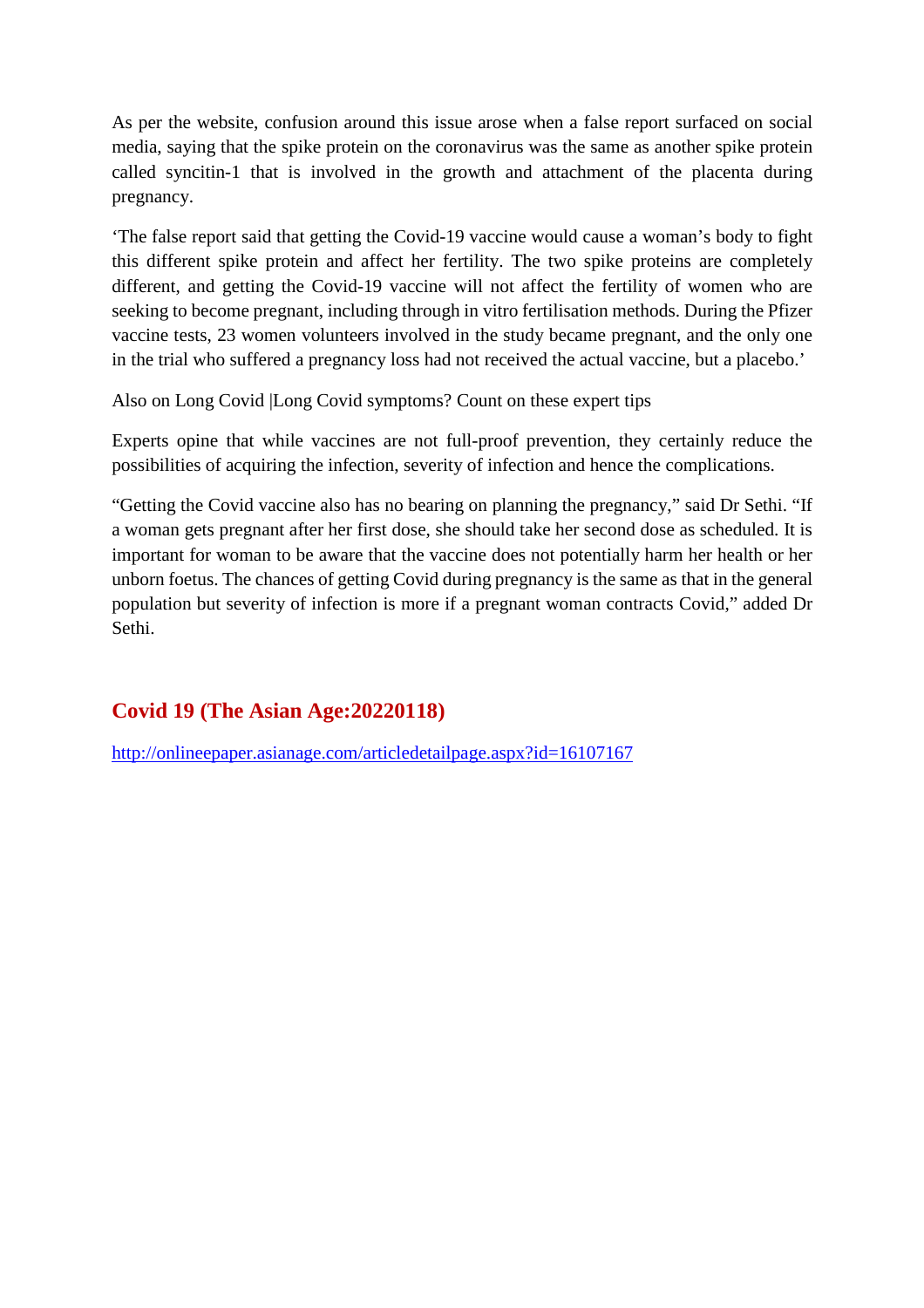# THE ASIAN AGE

## **18 JANUARY 2022**

# Follow best practices in fight against Covid-19

he decision of the Maharashtra government to scrap the mandato-The decision of the Maharashura government to strap the minimal for<br>pry seven day home quarantine and RT-PCR test after landing for<br>passengers arriving from the United Arab Emirates (UAE) is welcome as it shows the pragmatic way of devising containment strategies at the state level. The UAE has administered one dose of the vaccine for all of its eligible population while a significant number of them got both doses; some, the booster dose, too. It is in this background that the state government has taken its decision.

The response of the governments at the Centre and in the states to an event like a pandemic should ideally be identical if they were to ensure optimum results. The Union government which micro-managed the Covid fight during the first and second waves, practically left it to the states this time around and asked them to come up with localised containment strategies. Prime Minister Narendra Modi, on his part, advised all governments to be mindful of the livelihoods of people while deciding on the restrictions

It should not be left unnoticed that the line of thought the Centre has fol-

**Several state** governments have decided to close schools.... However. that may not be the best decision governments can take at this point in time.

lowed in the current wave and its impact in the decision making process of the states have eased the pressure on the common citizen. The Union government has discarded its insistence on testing people at the slightest suspicion, and advised self-quarantine instead. People do not need to have a negative test result when they go out of quarantine or after being cured, as per the latest guidelines. This makes eminent sense. Testing was the mantra in the initial phases when governments had very little knowledge of the pattern of the spread of the

virus. After two years and two variants of concern of the virus, we have better knowledge of the behaviour of the spread and are better equipped to stop it.

It is in this background that the decision of the Maharashtra government has come. It will be a boon for the people who want to come to India for a short business or personal visit. More state governments should follow suit and make lives easier for the people who are living in a state of uncertainty for too long.

Several state governments have now decided to close schools with the Omicron variant making its presence felt. They cannot be faulted for they would be sharing the concern the parents could have about the pandemic. However, that may not be the best decision governments can take at this point in time.

World Bank's Global Education Director Jaime Saavedra has gone on record saying there is no justification for keeping schools closed in view of the pandemic. According to him, there is no evidence that reopening schools has caused a surge in Coronavirus cases and that schools are not a "safe place". He also pointed out that it makes little sense to keep the schools shut and open restaurants, bars and shopping malls.

There are best practices now all over the world on the ways to combat the pandemic and governments must follow them instead of jumping to prearrived conclusions. The virus and the disease it causes are very dynamic now, and hence our response to them ought to be dynamic, too.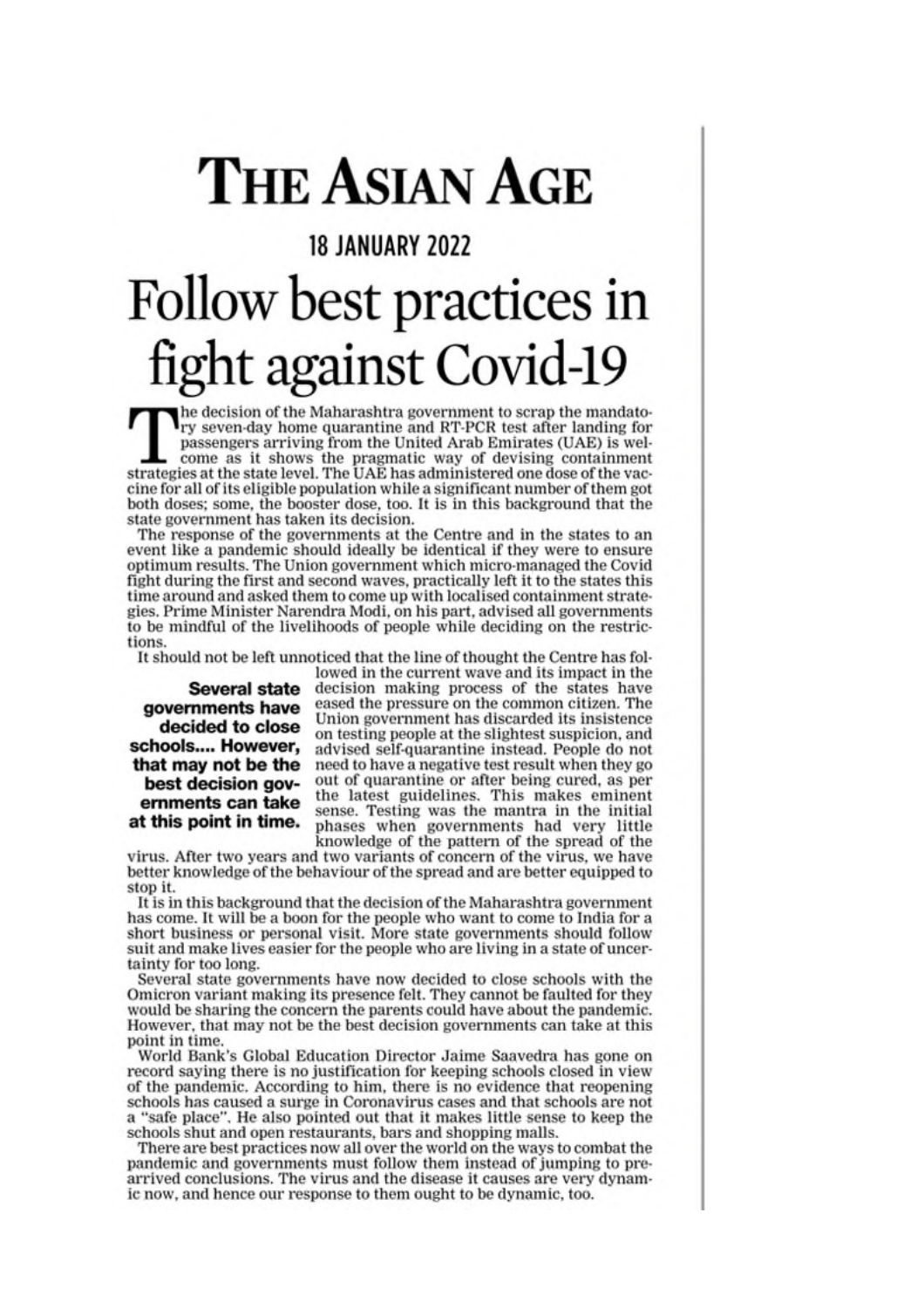#### **Boosting protection: On COVID-19 vaccination programme**

## **Boosting protection: On COVID-19 vaccination programme (The Hindu:20220118)**

https://www.thehindu.com/opinion/editorial/boosting-protection-on-covid-19-vaccinationprogramme/article38226173.ece

Vaccination must be accompanied by COVID appropriate behaviour

Nearly a year after India rolled out the COVID-19 vaccination programme, it began administering a 'precaution dose' — scientifically called a third or booster dose — to people above 60 years with comorbidities, health-care and frontline workers on January 10. On day one, about one million people received the booster shot. Though 98 million people above 60, 9.7 million health-care workers and nearly 17 million frontline workers have received the second dose as on January 9, the actual number of people in the three groups eligible to receive the booster dose will be lower. The reason: only those who have taken the second dose nine months or 39 weeks ago will be eligible to receive the booster shot. Also, among the elderly, only those with comorbidities will be eligible to receive the additional shot. The nine-month gap between the second and the booster dose is not based on any clinical trials but evidence of protection offered by natural infection lasting up to that period. The only data on homologous boosting of fully vaccinated individuals six months after the second dose comes from a study using Covaxin in 184 participants; Covaxin comprises 12.7% of the nearly 1.52 billion doses administered so far. But a sizable percentage of the fully vaccinated might have had a previous infection, increasing the level of protection and possibly the duration of protection that hybrid immunity offers. A booster shot in such people will confer greater protection against severe disease and death.

None of the COVID-19 vaccines currently being used for immunisation offers sterilising immunity, which completely prevents infection. Administering a booster dose will surely increase the level of neutralising antibodies but even that does not guarantee full protection from infection. The prime objective of COVID-19 vaccines, including the booster, is not to prevent infection but to only mitigate disease severity. If this was true even with the virus strain first identified in Wuhan, China, and all the vaccines that have been developed using this strain, the variants which have emerged later have highlighted the limitation of the COVID-19 vaccines currently available. Even if the variants have demonstrated increased ability to cause breakthrough infections among those who have received a booster shot, all the vaccines have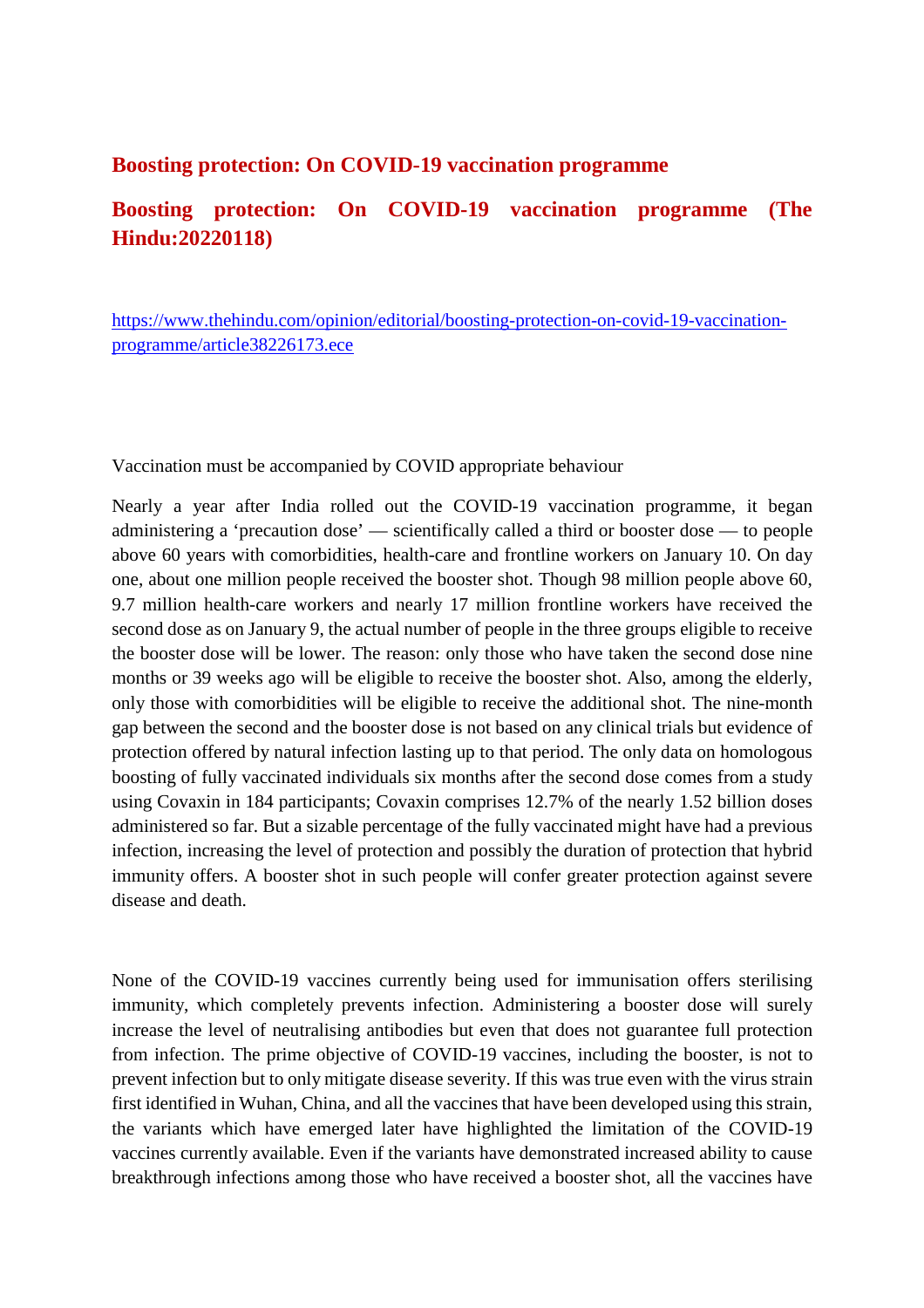been highly effective in stopping the disease from becoming severe and causing death. Till such time as a safe and highly efficacious intranasal vaccine that confers a very high level of protection against infection becomes available, even those who receive the booster shot cannot let their guard down. Since none of the booster doses has been developed using the variants that have emerged, the highly infectious Omicron variant with its high immune escape capability can cause breakthrough infections. Hence, vaccines should not be seen as a silver bullet but must be used in combination with masks and other COVID appropriate behaviour to drastically cut the risk of infection.

#### **Amid Omicron surge**

## **Growth concerns: On economic forecasts amid Omicron surge (The Hindu:20220118)**

https://www.thehindu.com/opinion/editorial/growth-concerns-the-hindu-editorial-oneconomic-forecasts-amid-omicron-surge/article38209655.ece

NSO forecast has not factored in the impact of the ongoing Omicron-induced surge in cases

The National Statistical Office's first advance estimates for economic output in the current financial year is an optimistic forecast that flags some positive trends as well as areas of concern that have the potential to derail the growth momentum. The NSO has projected real GDP for the 12 months ending March 2022 at  $\overline{\epsilon}$ 147.54 lakh-crore, a 9.2% expansion from the provisional estimate of ₹135.13 lakh-crore for the last fiscal year, when the full fury of the COVID-19 pandemic had caused output to contract by 7.3%. At that pace, India's economy would regain its pre-eminence as the world's fastest growing major economy. A key pillar of this growth assumption is the upbeat outlook for net tax receipts on products, which the NSO sees expanding by a robust 16.2%, after shrinking by 18.4% in the preceding period. Gross Value Added, which aggregates output in the various sectors of the economy, is projected to grow by 8.6% year-on-year on the back of a continued healthy showing by the farm sector and a heartening double digit (12.5%) rebound in manufacturing. However, when compared with the pre-pandemic FY2020's GVA, the projected output of  $\overline{\xi}$ 135.2 lakh-crore is barely  $\overline{\xi}$ 2.5 lakh-crore, or 1.9%, higher, clearly pointing to the fact that the economy has a fair distance to travel before it can regain the growth momentum that is crucially required to create more jobs and help narrow the widening income inequality.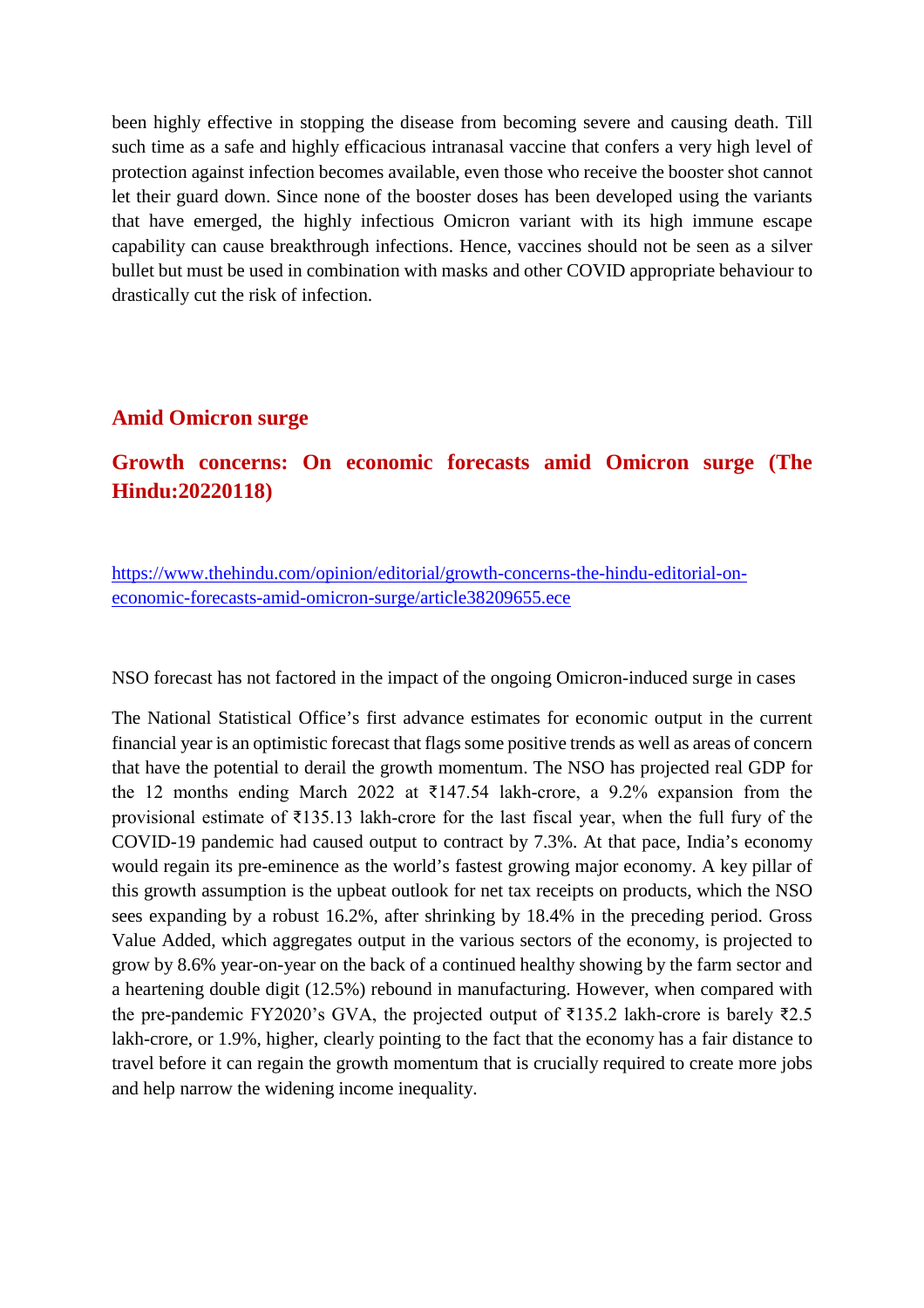Tellingly, the NSO's forecast, which relies on varied data spanning the first six to eight months of the current fiscal, has not factored in the impact of the ongoing Omicron-induced surge in COVID-19 cases. After all, it is anyone's guess as to how much of a blow the current wave may deal to already fragile supply chains, consumption demand and contact-intensive services. In fact, private final consumption expenditure, which two years ago accounted for close to 60% of GDP, is still struggling to recover from the crushing compression it suffered in the first full year of the pandemic, when it shrank 9.1%. While the NSO posits consumer spending to grow by 6.9% this fiscal, the assumed figure is still a sizeable 2.9% shy of the FY2020 level. Equally significantly, the omnibus services category that spans trade, hotels, transport, communication and broadcasting and makes up a fifth of the GVA is estimated to post a mere 11.9% expansion after shrinking by 18.2% last fiscal. As a result, even without factoring in the impact of a third wave, this vital services sector would still be lagging behind its pre-pandemic output by 8.5%. With the Union Budget barely a few weeks away, policymakers have a clear choice to make: introduce consumption and investment supportive measures, even if it means loosening the fiscal purse strings, or risk seeing the growth momentum faltering for want of a fair wind.

#### Infection

In India, one person with COVID-19 is currently infecting at least 2 others, say IIT-Madras researchers(The Hindu:20220118)

https://www.thehindu.com/news/national/tamil-nadu/in-india-one-person-with-covid-19-iscurrently-infecting-at-least-2-others-say-iit-madras-researchers/article38282108.ece

Photograph used for representational purposes only | Photo Credit: VELANKANNI RAJ B

The researchers said higher COVID-19 vaccination coverage and stringent protocols could lower the severity of the infection

A team of researchers from the Centre of Excellence for Computational Mathematics and Data Science at the Indian Institute of Technology Madras (IIT-M) has calculated that as on January 13, an infected person spreads the virus on an average to two others (2.2). As on January 10 it was three others (3.5) and on January 6, it was four persons.

The team includes S. Sundar, professor and co-principal investigator; Neelesh S. Upadhye, associate professor and principal investigator; and Jayant Jha, assistant professor at the Department of Mathematics. "The R nought (R0) value reveals that one infected person can infect three persons on an average. We assume that the neighbours are not infected," explained Professor Sundar.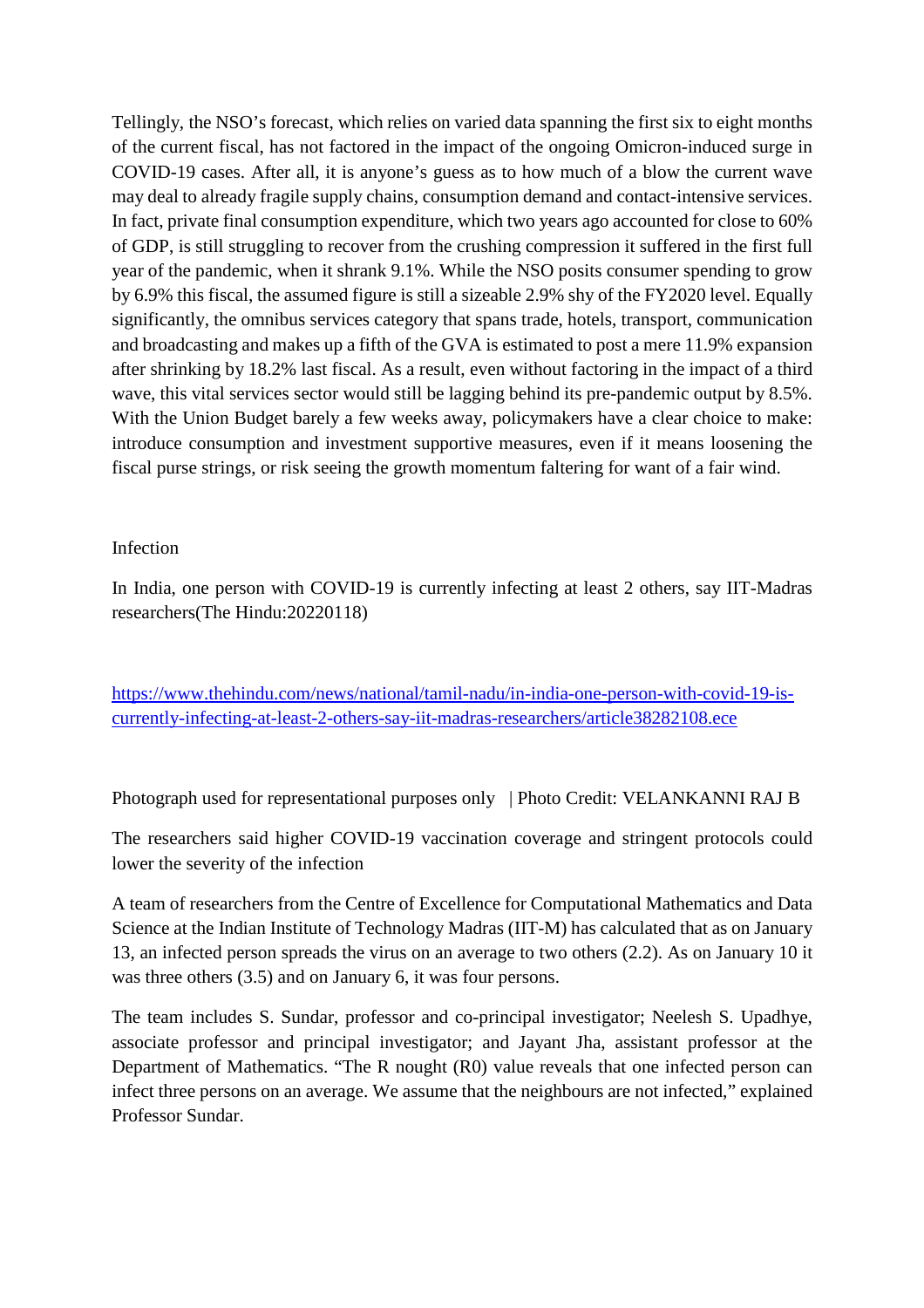The model helps to understand the stringency with which safety protocols are observed. "The message is that R0 is an indicator of the rate of spread of the disease. We can also tell, with given data, how the stringency measures have affected the spread of the disease," he said.

The R0 fell below 1 between the first and second waves of the pandemic, but between the second and third wave the value was close to one and then it rose suddenly. "Between the second and third wave, the gap was much smaller," said Mr. Jha.

The researchers observe that there has been a waning of immunity, especially among health workers. The government should take a policy decision on providing the booster dose to those who show a waning immunity a year after the second dose as these persons may again become susceptible to the disease.

"What is clear is that depending on the restrictions imposed by the government, the number of people taking the vaccine, the region where the government protocol for restrictions are imposed, definitely our model will give a clear picture of R0. Based on vaccination data, the way the disease is getting spread will vary. Vaccinated people are less likely to have severe disease. The virus will be there but its severity will wane in the course of time," Mr. Upadhye added.

The team has calculated the R0 value and is validating its model. The researchers say they have calculated the value based on actual COVID-19 data. The calculation does not take into consideration the variants of the virus, however. "We are considering all variants together. We pick up the data from across the world and are specializing in the Indian context," said Mr. Upadhye.

The team has calculated the R0 value for every State and developed separate models to understand how and which State is responding to the infection. "Even vaccination impact needs to be brought in before we predict how the third wave will progress," Prof. Sundar said.

70% Indian adults fully vaccinated against COVID-19, 93% receive at least one dose

70% Indian adults fully vaccinated against COVID-19, 93% receive at least one dose ( (The Hindu:20220118)

https://www.thehindu.com/news/national/70-indian-adults-fully-vaccinated-against-covid-19- 93-receive-at-least-one-dose/article38278135.ece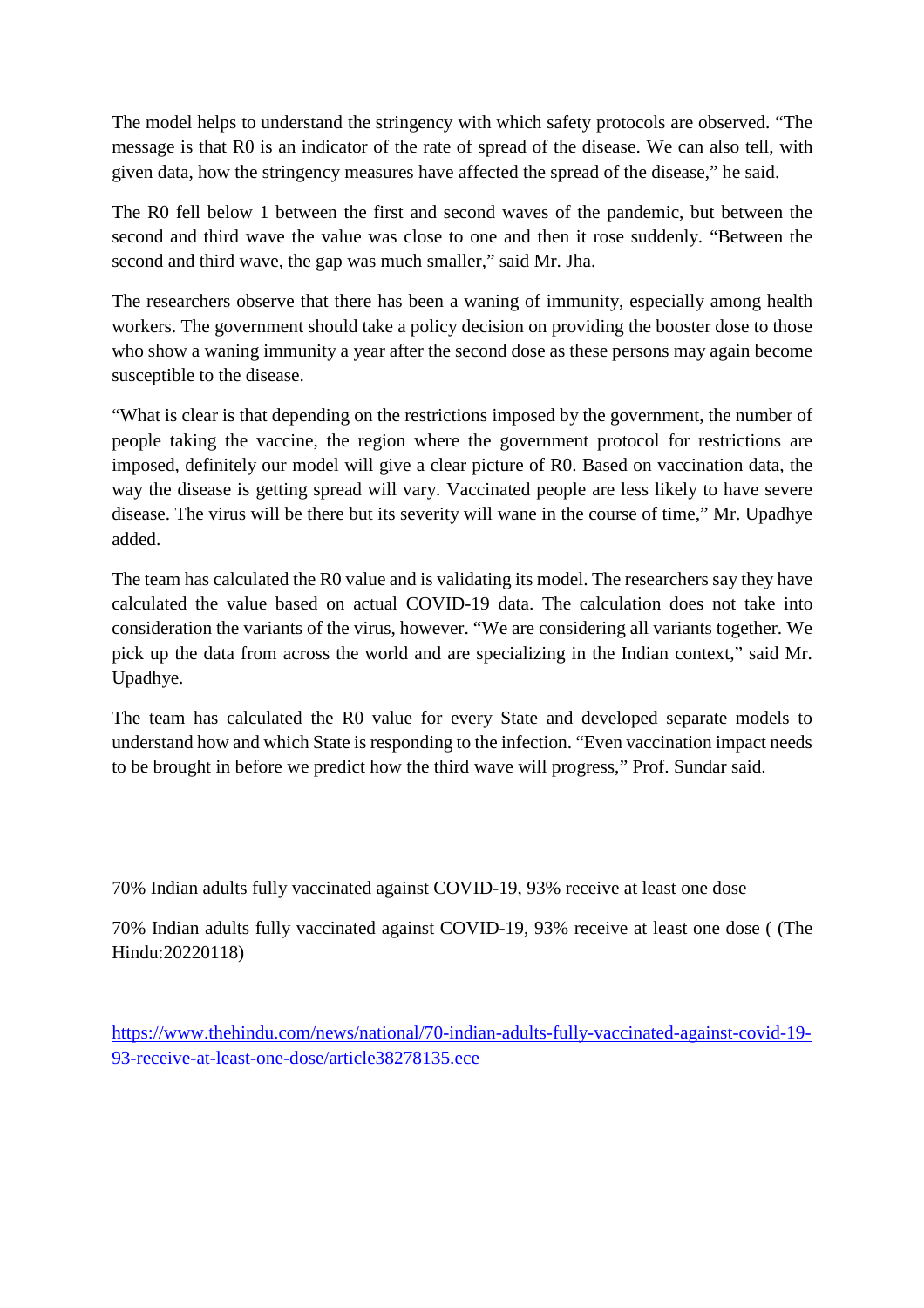A commemorative postage stamp was released to mark one year of the COVID-19 inoculation drive. Photo: Twitter/@mansukhmandviya

India has been able to achieve the milestone of administering over 156 crore doses.

The countrywide vaccination drive against COVID-19 on Sunday completed one year, during which over 156.76 crore vaccine doses were administered.

According to health ministry officials, over 93% of the adult population have received at least one dose while over 69.8% have been fully vaccinated.

A commemorative postage stamp on indigenously developed vaccine Covaxin was released to mark one year of the inoculation drive.

Earlier in the day, Union Health Minister Mansukh Mandaviya, in a tweet, said that India crossed the landmark milestone of administering 10 crore vaccine doses on April 1 last year.

As many as 25 crore vaccine doses were administered on June 25, crossed 50 crore COVID-19 vaccine dose on August 6 and 75 crore on September 13, he said.

Also read: Explained | Is vaccination limiting Omicron's virulence?

"As a result of the country's solidarity and Prime Minister Narendra Modi ji's commitment during the Corona crisis that the country not only manufactured a vaccine but also inoculated a large part of the population in a very short time. This one year of vaccination campaign shows India's resolve," Mandaviya said in another tweet.

The drive was rolled out on January 16 last year with healthcare workers getting inoculated in the first phase. Vaccination of frontline workers started from February 2.

The next phase of the COVID-19 vaccination commenced from March 1 for people over 60 years of age and those aged 45 and above with specified co-morbid conditions.

Vaccination of all people aged over 45 from April 1. The government then decided to expand the ambit of the inoculation drive by allowing everyone above 18 to be vaccinated from May 1. The next phase of COVID-19 vaccination commenced from January 3 this year for adolescents in the age group of 15-18 years.

#### **Virus Spread**

**It's time for some enforcement to check virus spread, say experts (The Hindu:20220118)**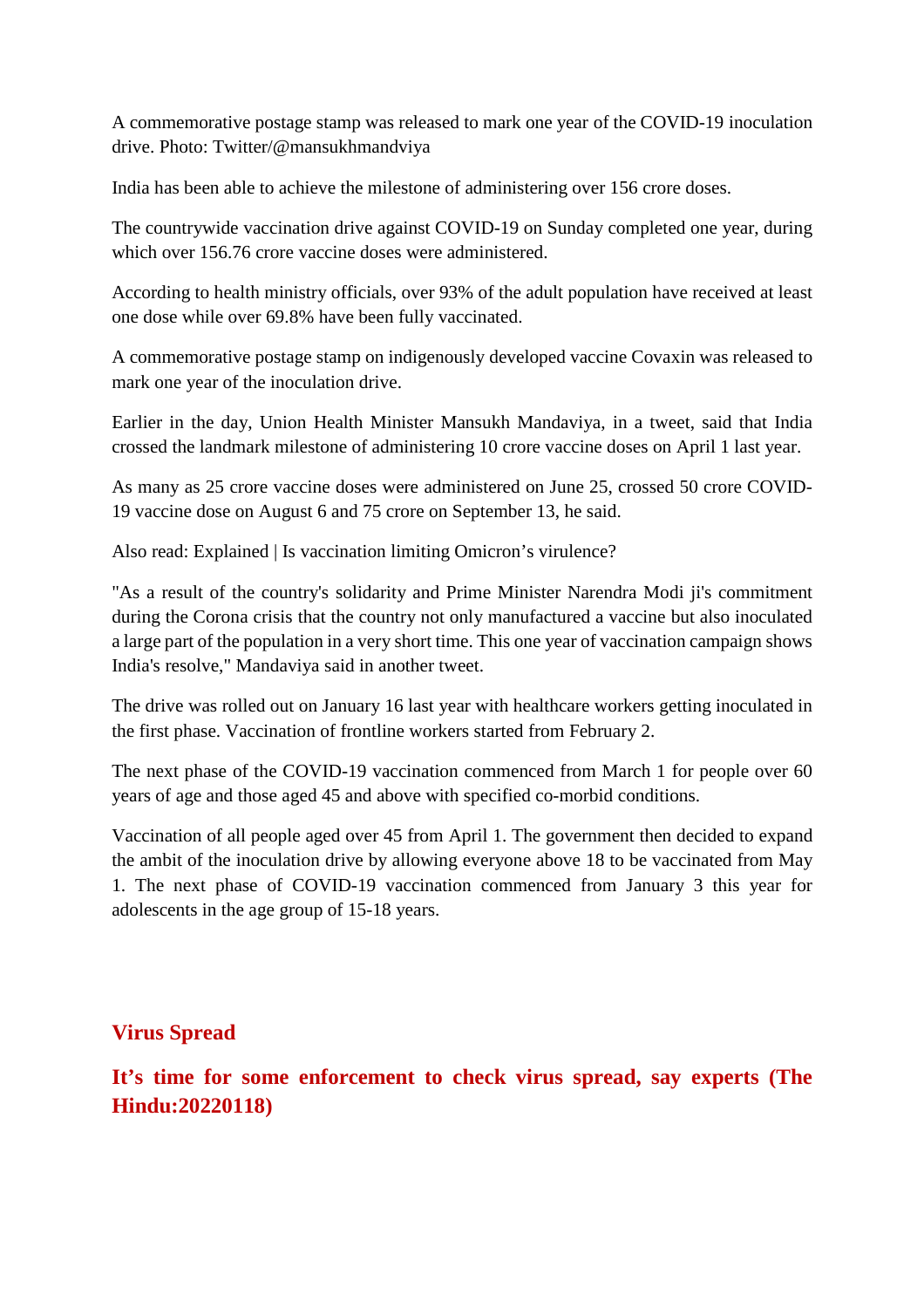https://www.thehindu.com/news/cities/Visakhapatnam/its-time-for-some-enforcement-tocheck-virus-spread-say-experts/article38279876.ece

Visitors enjoying on the beach with their families in Visakhapatnam on Sunday. | Photo Credit: K.R. Deepak

They express shock over huge number of people gathering at RK Beach and other places

The COIVD-19 positivity rate in the district, especially in the urban areas, has touched 37% and the cases are piling up in hundreds. Keeping this in mind, the experts from the medical field say that it is time for some serious enforcement to break the chain of spread of the pandemic.

In the last four days, the district has recorded close to 3,500 cases and as per the officials, every third person is testing positive at the testing labs, which is considered to be on the higher side when it comes to tracking and understanding the trajectory of any pandemic.

The experts anticipate a huge spike after the Sankranti festival and feel that some kind of enforcement should have been in place already.

Expressing surprise at the rush and public gathering at RK Beach in the last three festival days, senior doctors from King George Hospital and Visakha Institute of Medical Sciences, say that the beaches should have been closed by the authorities concerned to avoid the huge public gathering. At least it should have been regulated, they opine. It is estimated that over one lakh people per day have been to RK Beach in the last two days, as per an official from the Visakhapatnam Metropolitan Region Development Authority (VMRDA). It is surprising to see people thronging the beaches, especially the locals, who would have visited RK Beach or Rushikonda Beach several times in the past, despite fully knowing that the third wave is on and this time the transmission rate is very high. People should behave a little responsibly and it is time for the authorities to step in, says former principal of Andhra Medical College P.V. Sudhakar.

The doctors at the main COVID hospitals, KGH and VIMS, feel that the Pongal shopping should also have been regulated. The malls were full and people were seen flouting the COVID-19 protocols, says Vijay Sekhar from KGH.

"We are fortunate that though the cases are on the rise very rapidly, the severity is less and till date the pressure is not that high on the hospitals, unlike in the first and second wave. But things can change, as still people with comorbidities and underlying diseases are susceptible to severity," remarks VIMS Director K. Rambabu.

Apartment associations and welfare associations should step in by supporting the affected persons and families. It has been seen that due to lack of support, an affected person in an affected family is forced to go out to buy essentials and in the process he or she may spread the virus, said Dr. Rambabu.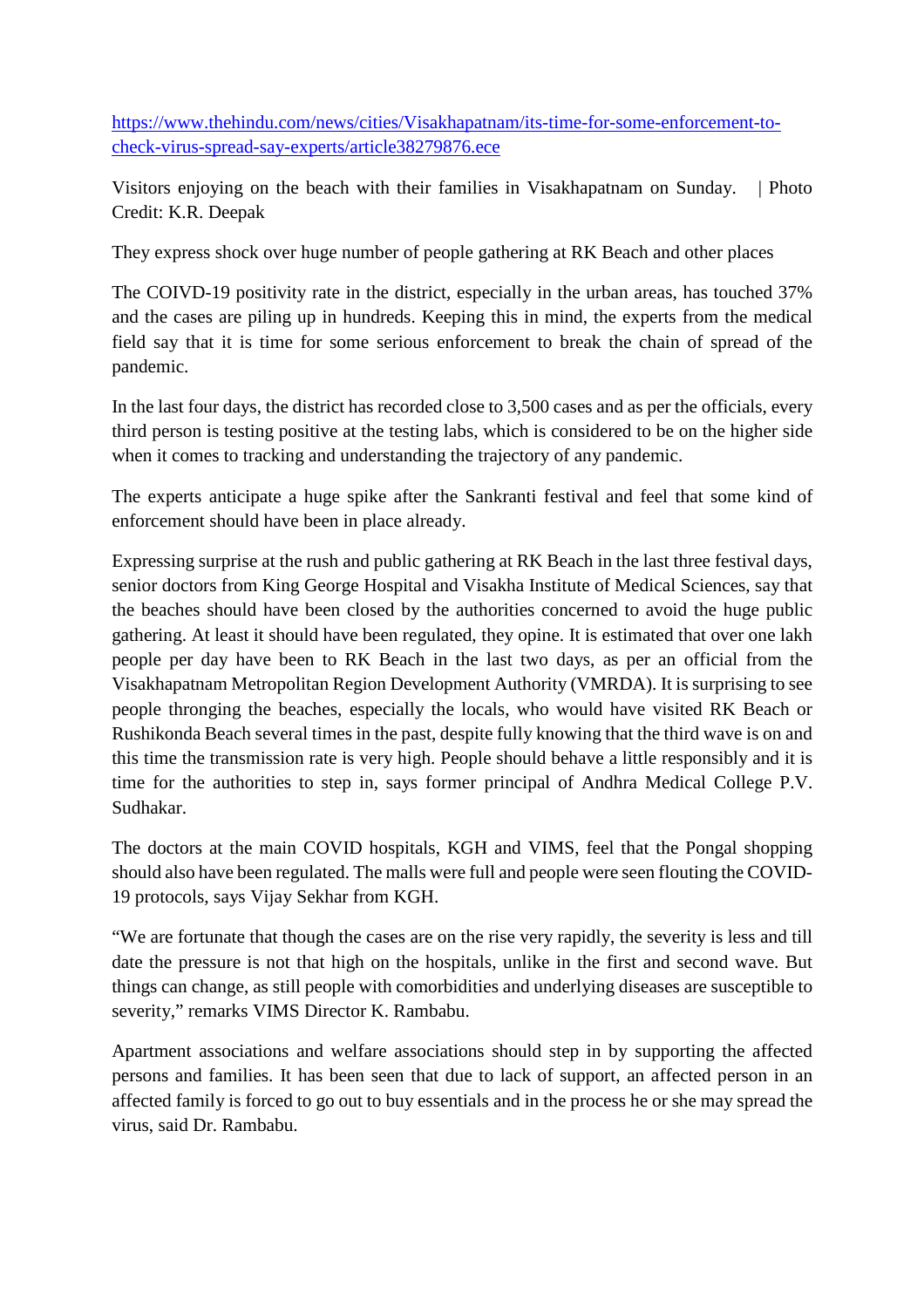Though the experts do not vouch for a lockdown, they feel that at least public places and public gathering needs to be regulated.

Lockdown is not a viable solution, but regulating the public gathering or movement can pay dividends. And this is where the authorities concerned, including the law enforcing agencies, can pay a big role, said a senior doctor.

And the enforcement or regulation should be during the business hours, night curfew has no effect in a city like Visakhapatnam. No one visits the beach or a shopping mall after 10 p.m., so what is the use of a clampdown in the night, when you are leaving the beach open in the morning and evening, when people throng them, he added.

#### **Active Cases**

## **India reports 2.38 lakh new Covid cases, 310 more deaths (The Tribune: 20220118)**

#### **Active Covid cases in country highest in 8 months**

https://www.tribuneindia.com/news/nation/india-reports-2-38-lakh-new-covid-cases-310 more-deaths-362294

India reports 2.38 lakh new Covid cases, 310 more deaths

Photo for representation purposes. Tribune

With 2,38,018 new coronavirus infections being reported in a day, India's total tally of Covid cases rose to 3,76,18,271, which includes 8,891 cases of the omicron variant, according to the Union Health Ministry data updated on Tuesday.

The active cases have increased to 17,36,628, the highest in 230 days, while the death toll has climbed to 4,86,761 with 310 fresh fatalities, the data updated at 8 am stated.

There has been an 8.31 per cent increase in omicron cases since Monday, the ministry said.

Experts said it is not possible to undertake genome sequencing of each and every sample but stressed that the current wave is largely being driven by the omicron variant.

The active cases comprised 4.62 per cent of the total infections, while the national Covid recovery rate had decreased to 94.09 per cent, the ministry said.

An increase of 80,287 cases has been recorded in the active Covid caseload in a span of 24 hours.

The 310 new fatalities include 72 from Kerala and 33 from West Bengal.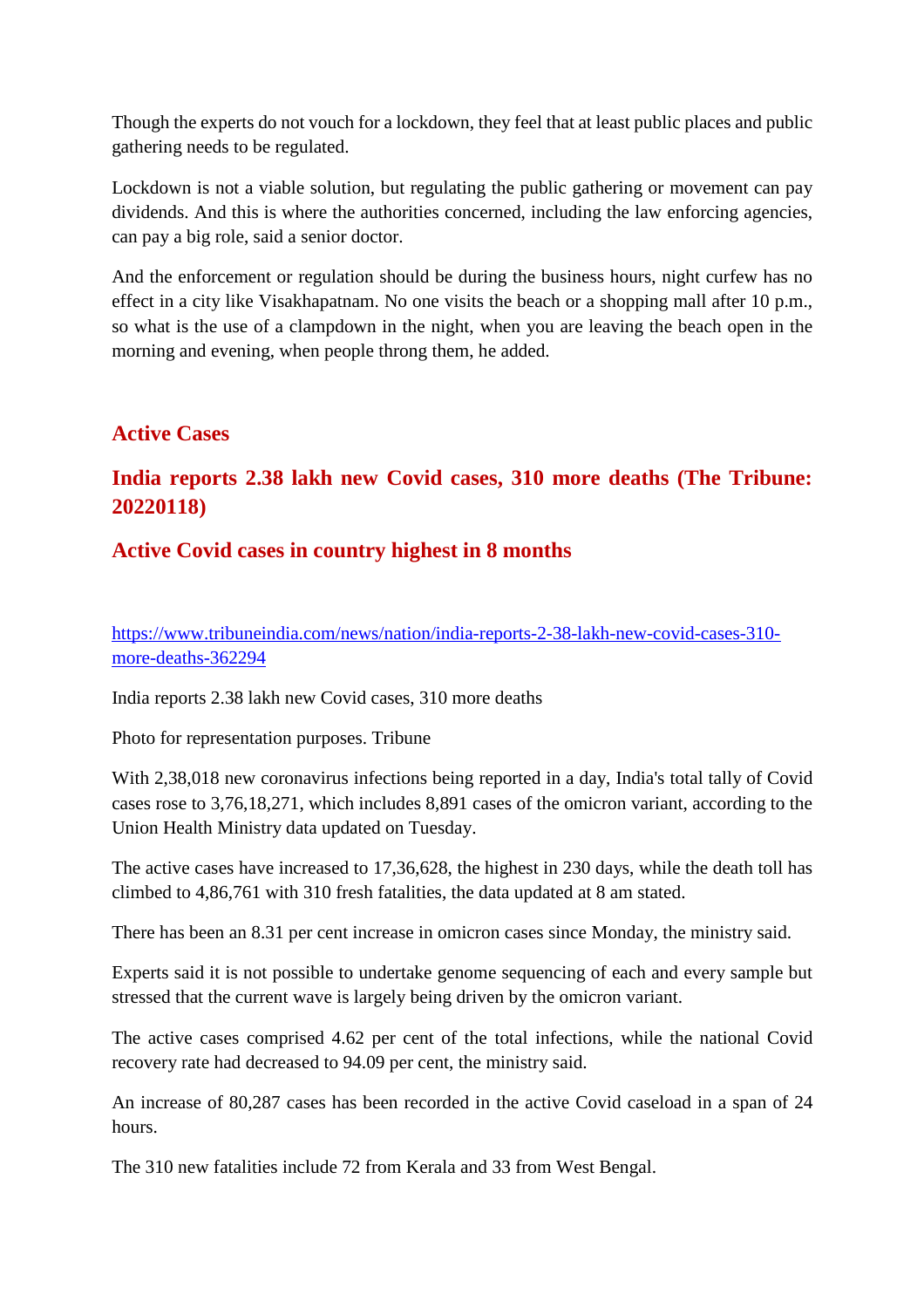A total of 4,86,761 deaths have been reported so far in the country including 1,41,832 from Maharashtra, 50,904 from Kerala, 38,445 from Karnataka, 37,009 from Tamil Nadu, 25,387 from Delhi, 22,972 from Uttar Pradesh and 20,121 from West Bengal. PTI

#### **Mindless counting of cases**

#### **Curbs must go if new variant not as deadly as Delta (The Tribune:20220118)**

https://www.tribuneindia.com/news/editorials/mindless-counting-of-cases-362162

The first anniversary of the Indian vaccination drive against Covid-19 is a moment to honour all health workers who fought the pandemic and walked the extra mile to help protect people. The result is an impressive achievement of 70 per cent of the country's total adult population getting fully inoculated with 156 crore doses. A postage stamp was released on the occasion, with the Prime Minister hailing the health workers' commitment. Yet, the battle is not won. The virus is mutating continuously as it attacks in wave after tidal wave, with 2.7 lakh new and 15.5 lakh active cases now in the country. Letters of the Greek alphabet have suddenly become morbid symbols of human helplessness with every new mutant getting identified.

This cycle of helplessness needs to be broken. We should stop counting the daily cases and active caseload only to despair. What matters are the hospitalisation figures and the death rate. If these two indicators do not show an alarming spike, there is no real cause for concern or need for night curfew, weekend curfew or curbs that kill livelihoods. Administrators should understand that every restriction they impose is an act of curtailment of economic activities, immediately resulting in loss of jobs, and thereby the meagre earnings of the most vulnerable sections of our society.

The world media should heed American news agency Associated Press' decision 'to avoid emphasising case counts in stories about the disease'. Mindless counting of the dead is also counterproductive as the fast-spreading Omicron variant may not necessarily be the cause of death, even when a dead person tests positive. Dr Angelique Coetzee, the chairperson of the South African Medical Association, who spotted the Omicron variant first, has told newspersons not to look at positivity rate or daily cases, but to focus on patients in Intensive Care Units and those who die after getting admitted solely for Covid infection. Governments should immediately lift curbs to mitigate the crippling economic impact of the third wave, for far fewer people are dangerously sick now than they were during the Delta wave.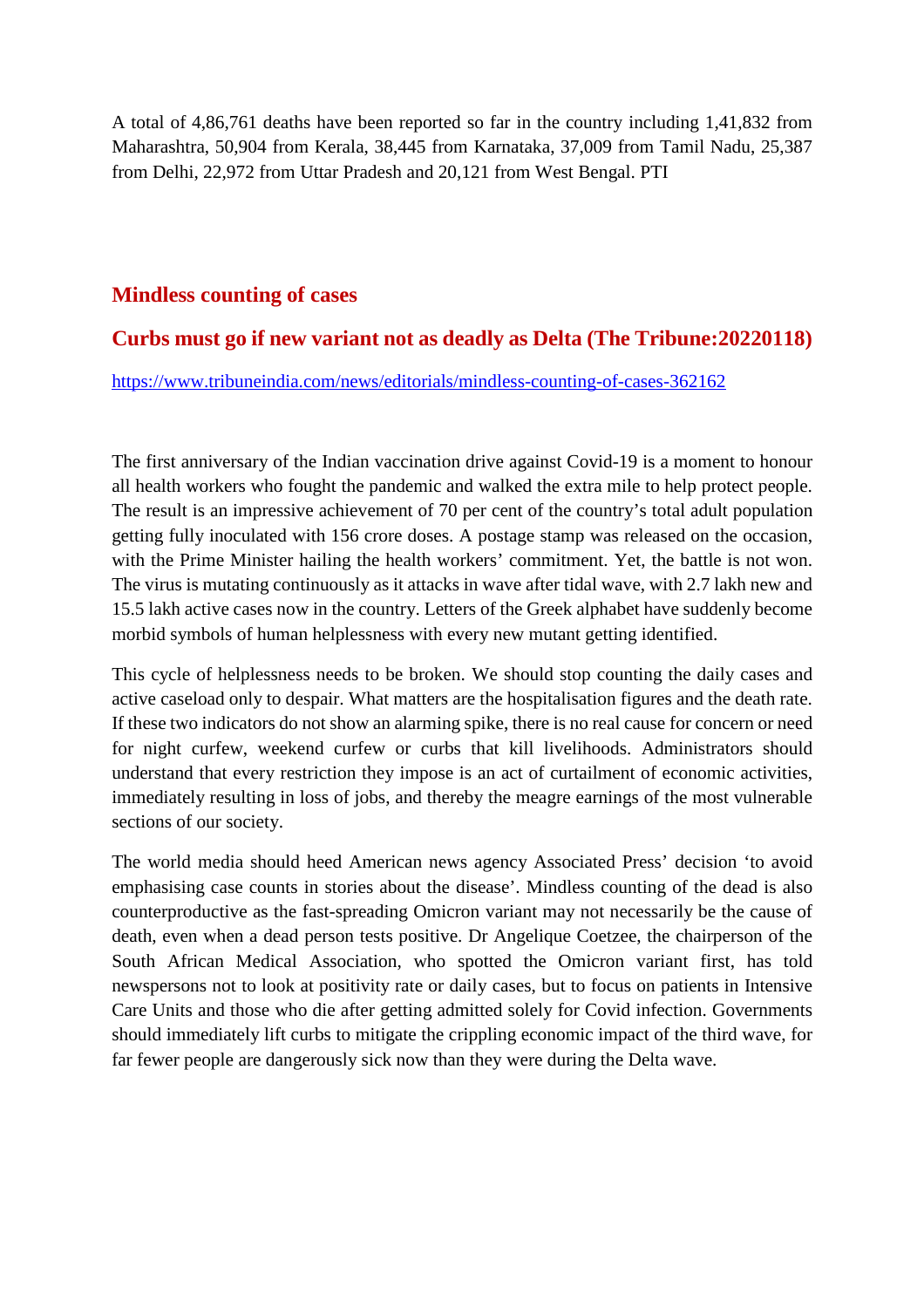## **Covid vaccination for 12-14 age group likely from March**

## **Covid vaccination for 12-14 age group likely from March, says top govt expert (The Tribune:20220118)**

There is an estimated 7.5 crore population in this age group

https://www.tribuneindia.com/news/nation/covid-vaccination-for-12-14-age-group-likelyfrom-march-says-top-govt-expert-362067

Covid vaccination for 12-14 age group likely from March, says top govt expert

A Municipal Corporation worker administers a dose of Covid-19 vaccine to a teenager, at a municipal school in Thane, on Monday, January 17, 2022. PTI

India may begin inoculating children in the 12-14 age group against Covid-19 in March as the 15-18 population is likely to get fully vaccinated by then, Dr N K Arora, chairman of the Covid-19 working group of NTAGI, said on Monday.

Of the estimated 7.4 crore (7,40,57,000) population in the 15-18 age bracket, over 3.45 crore have received the first dose of Covaxin so far and their second dose is due in 28 days, he said.

"Adolescents in this age group have been actively participating in the inoculation process, and going by this pace of vaccination, the rest of the beneficiaries in the 15-18 age group are likely to be covered with the first dose by January-end and subsequently their second dose is expected to be done by February-end," said the Chairman of the Covid working group of the National Technical Advisory Group on Immunisation (NTAGI).

Once the 15-18 age group is covered, he said, the government is likely to take a policy decision for initiating the vaccination drive for the 12-14 age group in March, he said.

According to him, there is an estimated 7.5 crore population in the 12-14 age group.

Provisional vaccination reports till 7 am on Monday showed that with more than 39 lakh doses being administered in a span of 24 hours, the cumulative number has exceeded 157.20 crore doses.

According to government data, over 3.45 crore first doses have been given to children in the 15-18 years age group so far.